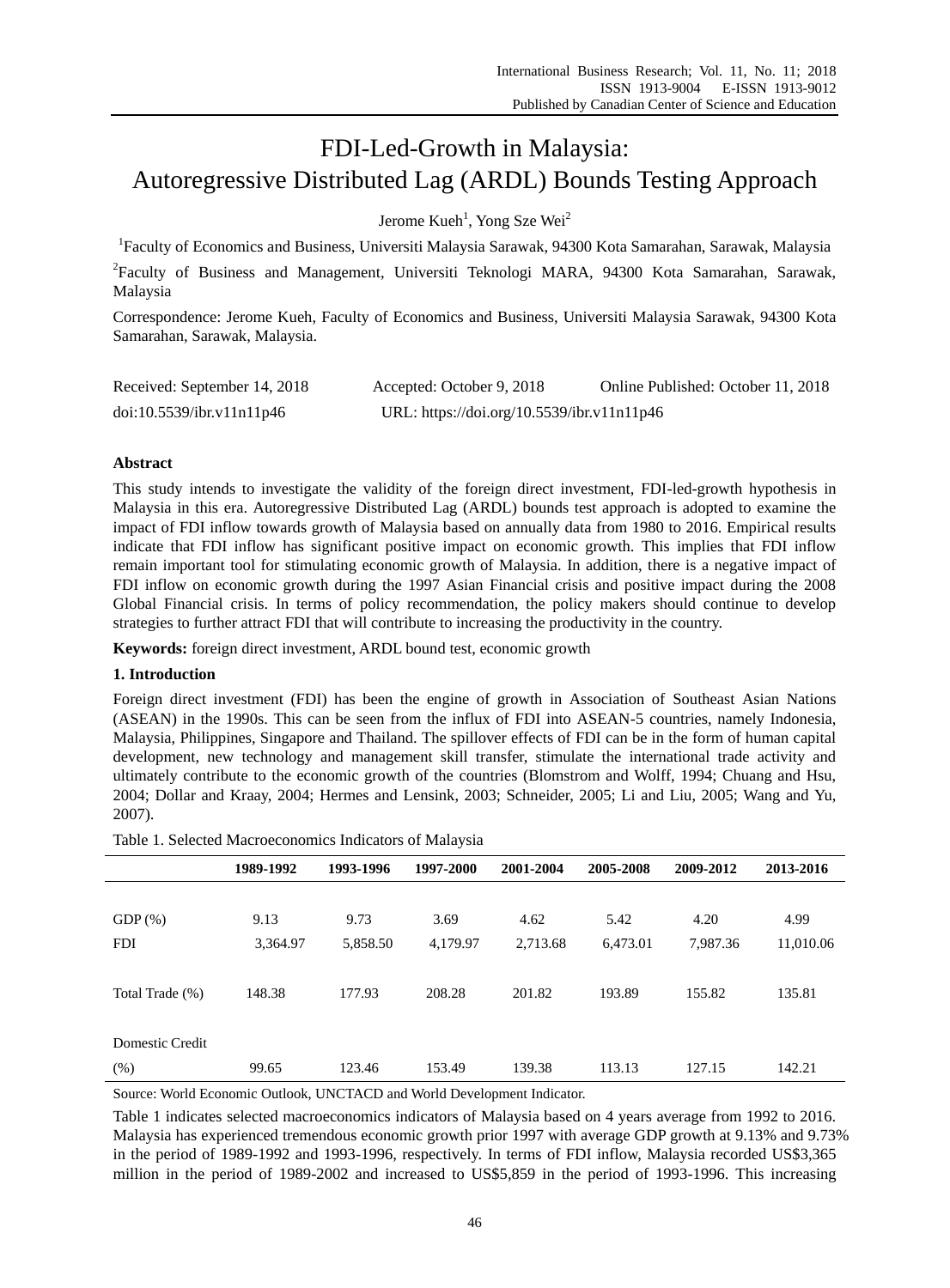pattern did not persist and decrease to US\$4,180 and US\$2,714 in the period of 1997-2000 and 2001-2004, respectively. The remarkable FDI inflows into Malaysia in the early 1990s indirectly contributed to the economic growth as Malaysia has become one of the favourite FDI destination. However, the 1997 Asian Financial crisis has caused severe negative impact on the FDI inflow and eventually affecting the economic growth. Since then, the GDP growth and FDI inflow into Malaysia gradually improving. Interestingly, the 2008 Global Financial crisis have minimal impact on Malaysia. This can be seen from the slight decrease of GDP growth from 5.42% in the period of 2005-2008 to 4.20% in the period of 2009-2012. Meanwhile, FDI inflow shown a slow increase from US\$6,473 to US\$7,987 in the subsequent period of 2005-2008 and 2009-2012, respectively. In terms of GDP performance, the country recorded the highest GDP growth at average 9.73% in the period 1993-1996 before drastic decline to average 3.60% in the period 1997-2000. The subsequent period of years indicated stable GDP growth at around 4%, with average 4.99% in the period 2013 to 2016. Meanwhile, Malaysia recorded highest level of total trade with average 208% of GDP in the period 1997 to 2000. However, it declined to average 135% in the period of 2013 to 2016. Domestic credit also portrayed the highest level of average 153% of GDP in the period of 1997 to 2000. Although there was a slight declination of the domestic credit level in the subsequent periods, it recorded at average 142% of GDP in the period of 2013 to 2016.

The relationship between FDI and economic growth has received much attention among the researchers. This is due to the positive spillover effects of FDI towards economic growth of the host country (see for example: Chakraborty and Basu, 2002; Liu, Burridge and Sinclair, 2002; Chowdhury and Mavrotas, 2005; Li and Liu, 2005; Duasa, 2007; Carbonell and Werner, 2018). Nevertheless, the contribution of the FDI to economic growth has comes to the point of concern, particularly the effects of crisis such as financial crisis. This is due to the severe negative impact on the FDI inflow during the crisis periods such as 1997 Asian Financial crisis and 2008 Global Financial crisis. For instance, ASEAN region, especially Malaysia has become the main attraction of FDI preference in the 1990s as shown in Table 1. However, the consequences of the 1997 Asian financial crisis led to the drastic declination of the FDI inflow from US\$7,297 million in 1996 to US\$2,714 million in 1998. Similarly, during the 2008 Global Financial crisis, FDI inflow into Malaysia recorded severe drop from US\$8,585 in 2007 to US\$1,453 in 2009. Furthermore, the intense rivalry among the ASEAN tigers (Indonesia, Malaysia, Thailand and Philippines), emerging economies such Vietnam and the rise of China have become a challenge among the nations in attracting FDI inflow.

This phenomenon indirectly indicates although FDI plays significant role in stimulating economic growth of a country, however, uncertainties such as financial crisis and challenges among the nations to become FDI preference destination has lay a doubt on the role of FDI towards economic growth in this era. In other perspective, it is undeniable the fact that FDI spillover effects contributed to the economic growth, but the relevancy of the FDI role in ensuring sustainable economic growth cast further doubt among the policy makers. This is due to the nature of the FDI, which can be in the form of greenfield investment and equity. The greenfield investment FDI in general will take a longer time period to observe the impact as it is considered long-term investment. Equity investment FDI is viewed as short term investment and may subject to fluctuation of the business. Both FDI forms have their respective risk level and eventually may dampen economic growth due to unforeseen circumstances.

Therefore, it is important to re-examine the role of FDI towards economic growth of Malaysia, especially to ensure sustainability growth of the country in view of the nature of the FDI and challenges in attracting the FDI inflow into Malaysia due to the competitive advantage in terms of labor cost in other countries such as China and Vietnam. The contributions of this study are two folds. Firstly, the findings from this study are essential to the policy makers as to ensure the relevancy of the FDI in stimulating growth in the recent business and economics environment. With regards to that, the government may develop relevant strategies to ensure sustainable FDI inflow into the country if FDI is still valid in contributing to economic growth. Secondly, the revisit of the role of FDI towards economic growth by incorporating the effect of financial crises further provide new insight on the association between FDI and economic growth.

The remainder of this paper is structured as follows: Section 2 provides discussion on the literature about FDI led growth, section 3 shows the methodology adopted, section 4 provides discussion of the results obtained. Finally, section 5 provides concluding remarks.

#### **2. Literature Review**

There are several empirical literatures shown the evidence of FDI-led growth where FDI plays essential role in contributing to economic growth of a country.

Borensztein et al. (1998) conducted study on 69 developing countries from 1970 to 1989 with the aim to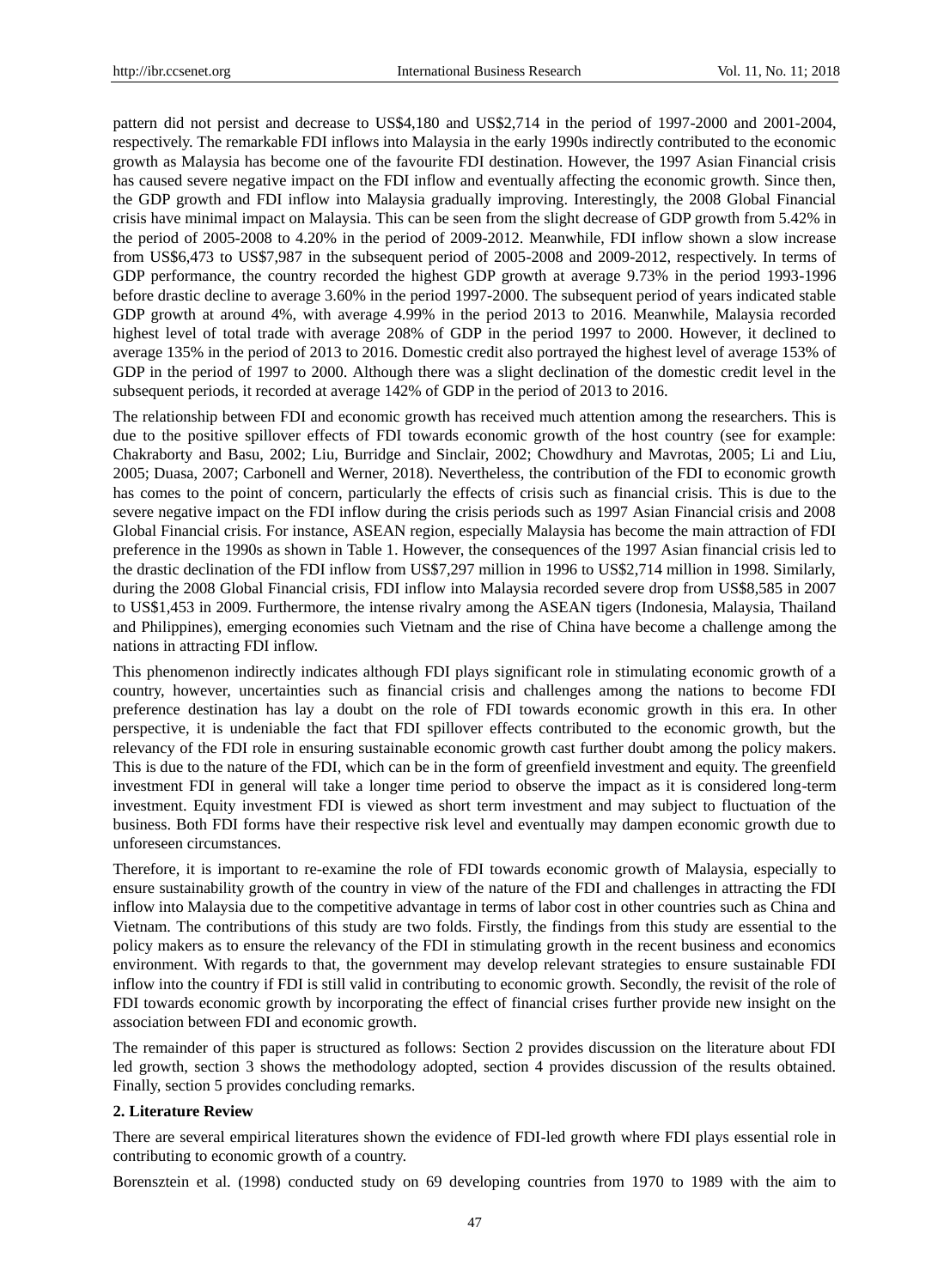examine the relationship between FDI and economic growth. Their findings indicated that FDI is an important tool contributing to economic growth via transfer of technology. Zhang (2001) examined the validity of the FDI-led-growth hypothesis at a broader aspect where the sample countries are East Asian and Latin American countries. He discovered that there is a mixed result where some countries showed evidence of FDI-led growth and some countries exhibited the opposite direction causality. Chakraborty and Basu (2002) investigated the causality direction between FDI and economic growth of India from 1974 to 1996 using vector error correction model (VECM), The causality result indicated that GDP causal FDI instead of the other way for India case. Liu, Burridge and Sinclair (2002) performed empirical analysis FDI, trade and growth of China from 1981 to 1997. Their findings showed that there is bi-directional causality between FDI, trade and economic growth. In other words, FDI plays an important role in stimulating economic growth of China. Meanwhile, Chowdhury and Mavrotas (2005) investigated the causality between FDI and growth using Toda-Yamamoto method for three countries, namely Chile, Malaysia and Thailand from 1969 to 2000. Their results indicated that causality from growth to FDI for the case of Chile, but bi-directional causality between FDI and growth for the case of Malaysia and Thailand. Li and Liu (2005) examined the impact of FDI on growth on 84 countries from 1970 to 1999. They proclaimed that FDI has positive impact on economic growth, particularly via human capital element. On the other hand, Duasa (2007) investigated the causality between FDI and economic growth as well as FDI and stability of growth in Malaysia. Empirical results indicated no causality between FDI and growth, but FDI contribute to the growth stability of Malaysia.

Batten & Xuan (2009) conducted a study on examining the relationship between FDI and economic growth for 79 countries that include developed and developing countries, from 1983 to 2003 using panel data. The findings indicated that FDI has positive impact on economic growth and tends to be stronger in the countries with higher level of education, trade openness, stock market development and lower rate of population growth. Schmitt and Alexiou (2016) examined the FDI-led-growth hypothesis for Ireland from 1976 to 2011 using VECM. Their empirical results showed that there is a significant positive association between FDI and economic growth in the long-run and short-run. Mahmoodi and Mahmoodi (2016) examined the causal relationship between FDI, exports and economic growth for two groups of countries that consists of eight European developing countries and eight Asian developing countries. The sample period for first group is from 1992 to 2013 while the for second group is from 1986 to 2013. They adopted panel VECM and causality method to investigate the tri-variate model. Their empirical results showed that evidence of bidirectional causality between FDI and economic growth and unidirectional causality from economic growth and FDI to exports in developing European countries and Asian countries.

## **3. Methodology**

The sample period used in this study covers from 1980 to 2016. Gross domestic product is the dependent variable, whereas FDI inflow as the main independent variable. Total trade, domestic private credit and population are included in the model as control variables. All the variables are obtained from World Development Indicator (WDI). All the variables are transformed into logarithm form with the aim to standardize the different measurement units.

| Variables               |                                                                                            | <b>Measurement</b>                                                                                   | <b>Source</b>                                                                                                |  |  |  |
|-------------------------|--------------------------------------------------------------------------------------------|------------------------------------------------------------------------------------------------------|--------------------------------------------------------------------------------------------------------------|--|--|--|
| Gross domestic product  |                                                                                            | Constant in local currency                                                                           |                                                                                                              |  |  |  |
| FDI inflow              |                                                                                            | Current US\$                                                                                         |                                                                                                              |  |  |  |
| Total trade             |                                                                                            | Sum of exports and imports of goods<br>and services measured as a share of<br>gross domestic product | World Development Indicator (WDI)                                                                            |  |  |  |
| Domestic private credit |                                                                                            | Percentage of GDP                                                                                    |                                                                                                              |  |  |  |
| Population              |                                                                                            | Total population in persons                                                                          |                                                                                                              |  |  |  |
| developed:              |                                                                                            |                                                                                                      | In order to examine the impact of the FDI inflow and economic growth, the following models specification are |  |  |  |
| Model A:                | Baseline model with control variables as shown in Equation (1)                             |                                                                                                      |                                                                                                              |  |  |  |
| Model B:                | Baseline model with control variables, 1997 crisis dummy and 2008 crisis dummy as shown in |                                                                                                      |                                                                                                              |  |  |  |
|                         | Equation (2)                                                                               |                                                                                                      |                                                                                                              |  |  |  |

Model C: Baseline model with control variables, interaction terms between FDI and 1997 crisis dummy,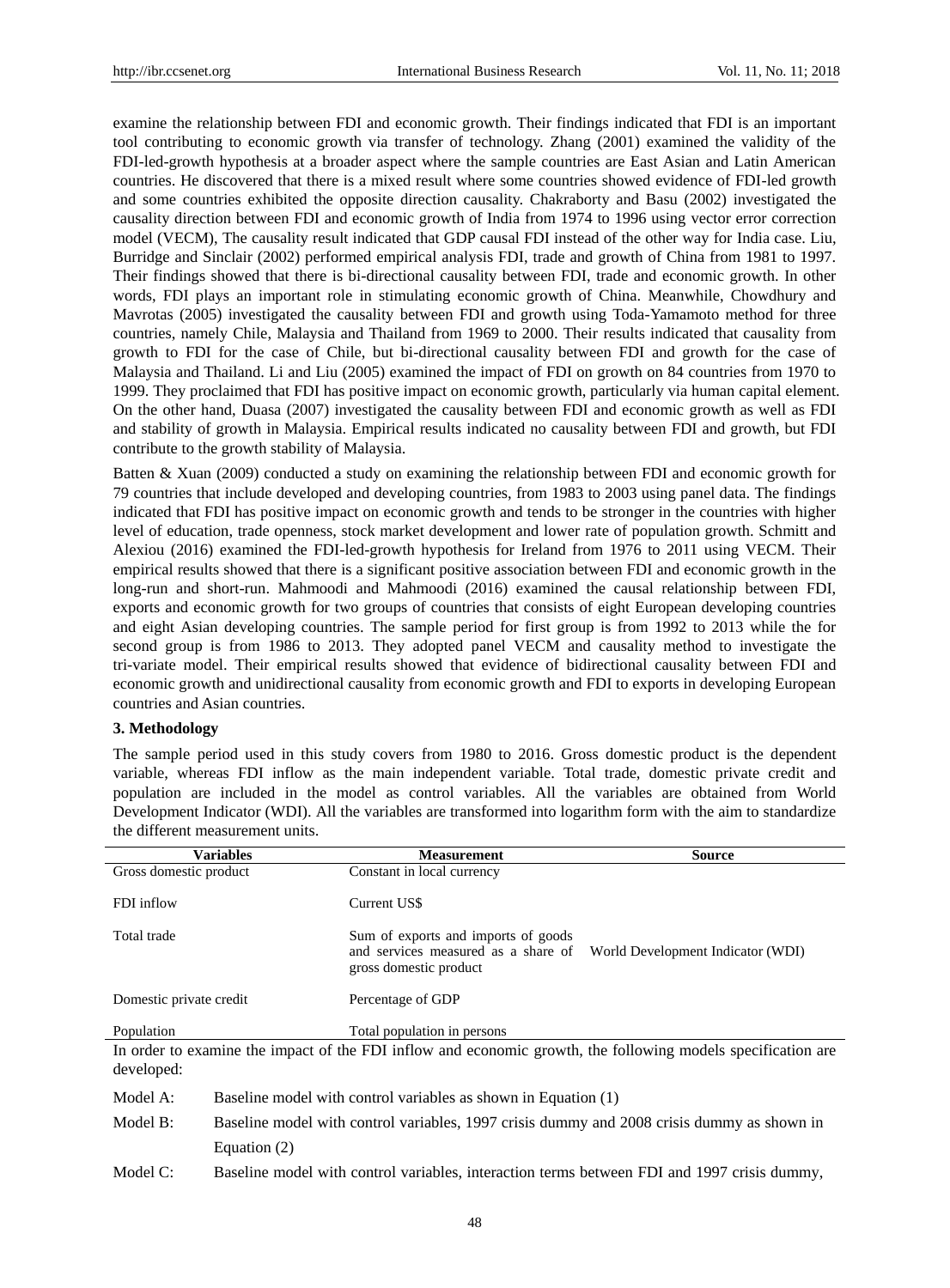#### interaction terms between FDI and 2008 crisis dummy as shown in Equation (3)

$$
LGDP_t = \alpha + \beta_1 LFDI + \beta_2 LTT_t + \beta_3 LDC_t + \beta_4 LPOP_t + \varepsilon_t
$$
\n<sup>(1)</sup>

$$
LGDP_t = \alpha + \beta_1 LFDI + \beta_2 LTT_t + \beta_3 LDC_t + \beta_4 LPOP_t + \beta_5 D1_{1997} + \beta_6 D2_{2008} + \varepsilon_t
$$
 (2)

$$
LGDP_t = \alpha + \beta_1 LFDI + \beta_2 LTT_t + \beta_3 LDC_t + \beta_4 LPOP_t + \beta_5 (FDI * D1_{1997}) + \beta_6 (FDI * D2_{2008}) + \varepsilon_t
$$
 (3)

where  $LGDP$  denotes logarithm of GDP,  $LFDI$  denotes logarithm of FDI inflow,  $LTT$  denotes logarithm of total trade, LDC denotes logarithm of domestic private credit, LPOP denotes logarithm of population,  $D1_{1997}$ denotes 1997 Asian financial crisis,  $D2_{2008}$  denotes 2008 Global financial crisis,  $(FDI * D1_{1997})$  denotes interaction terms between FDI and 1997 Asian financial crisis,  $(FDI * D2<sub>2008</sub>)$  interaction terms between FDI and 2008 Global financial crisis and  $\varepsilon$  denotes white noise error term.

This study adopts Autoregressive Distributed Lag (ARDL) bounds testing approach proposed by Pesaran et al. (2001) to determine the long-run relationship among the variables. Narayan and Narayan (2005) stated that the bounds test is based on the estimation of unrestricted error correction model (UECM) and has several advantages compared to cointegration approach. First, the ARDL approach does not require the stationarity of *I*(1) for all the variables as the *F*-statistics has non-standard distribution under the null hypothesis of no-cointegration, regardless the variables are *I*(0) or *I*(1). Second, it is applicable and robust for small sample. Third, it can estimate the short-run and long-run parameters simultaneously.

The UECM is expressed in Equation (4):

$$
\Delta LGDP_{t} = \alpha + \sum_{i=1}^{p} \beta_{1} \Delta LGDP_{t-i} + \sum_{i=1}^{p} \beta_{2} \Delta LFDI_{t-i} + \sum_{i=1}^{p} \beta_{3} \Delta LTT_{t-i} + \sum_{i=1}^{p} \beta_{4} \Delta LDC_{t-i} + \sum_{i=1}^{p} \beta_{5} \Delta LPOP_{t-i} + \lambda_{1} LGDP_{t-i} + \lambda_{2} LFDI_{t-i} + \lambda_{3} LTT_{t-i} + \lambda_{4} LDC_{t-i} + \lambda_{5} LPOP_{t-i} + \varepsilon_{t}
$$
\n(4)

where ∆ denotes a first difference operator.

The long-run relationship is determined via *F*-statistic or Wald statistic based on the null hypothesis of no cointegration,  $H_0: \lambda_1 = \lambda_2 = \lambda_3 = \lambda_4 = \lambda_5 = 0$  and alternative hypothesis,  $H_1: \lambda_1 \neq \lambda_2 \neq \lambda_3 \neq \lambda_4 \neq \lambda_5 \neq 0$ . The null hypothesis can be rejected if the calculated *F*-statistics value is larger than the critical value of the upper bounds and this indicates there is long-run relationship between the variables. The null hypothesis cannot be rejected if the *F*-statistic value is less than the lower critical value and this indicates that there no long-run relationship between the variables. If the *F*-statistic value falls in between the lower and upper bounds, the test will be inconclusive. The optimal lag length can be selected based on Schwartz-Bayesian Criteria (SBC) and Akaike Information Criteria (AIC).

If there is long-run relationship among the variables, the error correction model is represented as stated:

$$
\Delta LGDP_t = \alpha + \sum_{i=1}^p \beta_i \Delta LGDP_{t-i} + \sum_{i=1}^p \beta_i \Delta LFDI_{t-i} + \sum_{i=1}^p \beta_i \Delta LTT_{t-i} + \sum_{i=1}^p \beta_i \Delta LDC_{t-i} + \sum_{i=1}^p \beta_i \Delta LPOP_{t-i}
$$

$$
+ \partial ECT_{t-i} + \varepsilon_t
$$

where  $ECT_{t-i}$  term denotes the long-run equilibrium speed of adjustment. Diagnostic tests such as normality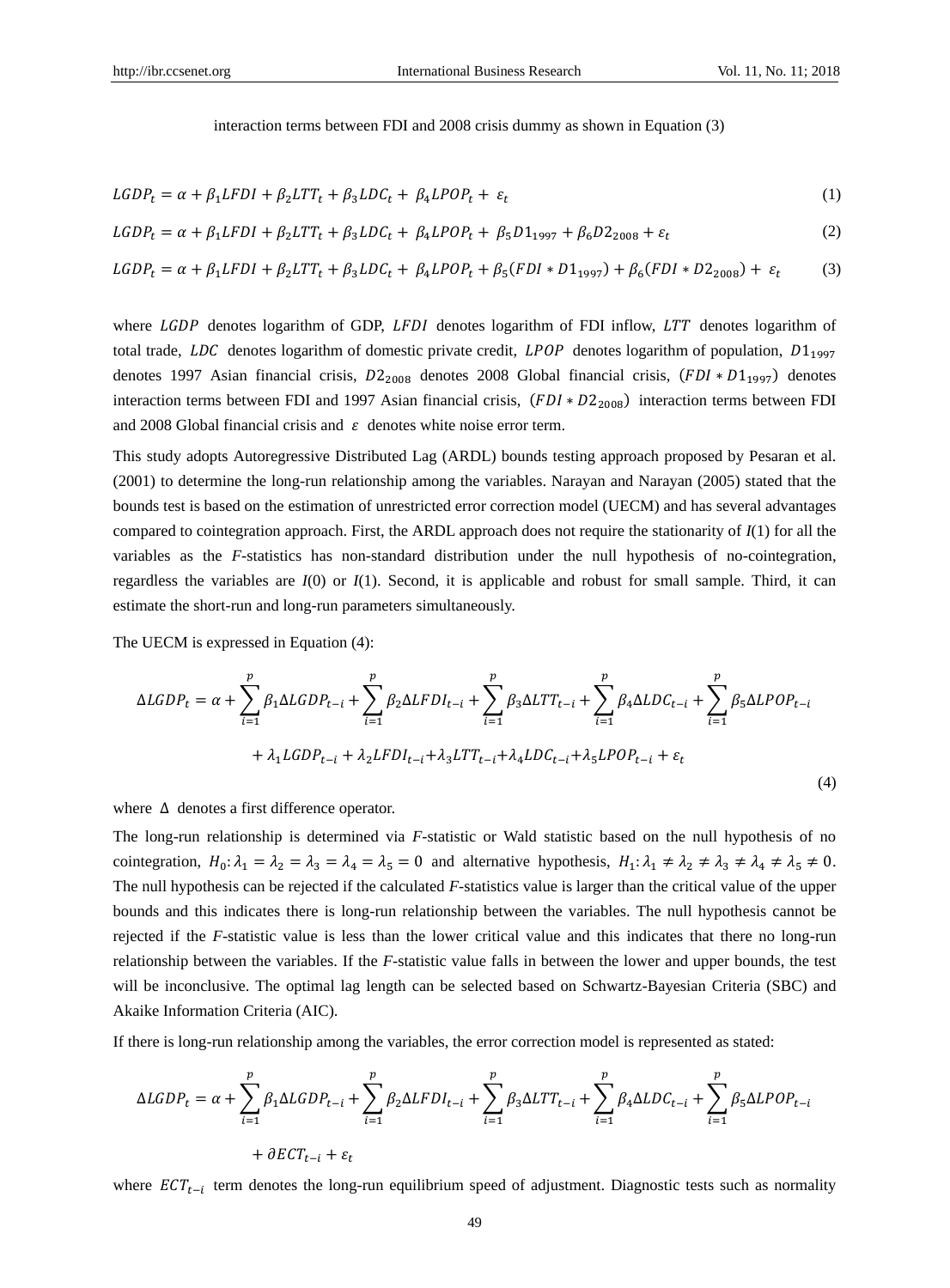test, serial correlation test and heteroscedasticity test will be performed to ensure the goodness of fit of the model while cumulative sum (CUSUM) and cumulative sum of square (CUSUMSQ) will be performed to check the stability of the model.

## **4. Empirical Results**

Table 2 shows the Unit Root test results for Augmented Dickey Fuller (ADF), Philips Perron (PP) and Kwiatkowski-Phillips-Schmidt-Shin (KPSS). The objective of conducting the unit root test is to check the stationarity of the time-series variables as either integrated with the same order at level or at first difference.

|                  | <b>Augmented Dickey-Fuller</b> |                   | <b>Philips Perron</b>           |                   | Kwiatkowski-Phillips-Schmidt-Shin |                         |  |
|------------------|--------------------------------|-------------------|---------------------------------|-------------------|-----------------------------------|-------------------------|--|
|                  | (ADF)                          |                   | (PP)                            |                   | (KPSS)                            |                         |  |
| <b>Variables</b> | <b>At Level</b>                | <b>First</b>      | <b>First</b><br><b>At Level</b> |                   | <b>At Level</b>                   | <b>First Difference</b> |  |
|                  |                                | <b>Difference</b> |                                 | <b>Difference</b> |                                   |                         |  |
| <b>LGDP</b>      | $-1.2152$                      | $-4.8512***$      | $-1.3859$                       | $-4.8598***$      | $0.1618**$                        | 0.1739                  |  |
| <b>LFDI</b>      | $-4.9310***$                   | $-6.6373***$      | $-4.9310***$                    | $-18.673**$       | $0.0697***$                       | 0.2585                  |  |
| <b>LTT</b>       | 0.3828                         | $-3.4459**$       | 0.1129                          | $-3.4926**$       | $0.1801$ ***                      | 0.4893                  |  |
| <i>LDC</i>       | $-3.0992$                      | $-5.3758***$      | $-3.1781$                       | $-5.5851***$      | 0.0992                            | 0.1031                  |  |
| <b>LPOP</b>      | $-3.7551**$                    | $-0.5926$         | 0.9724                          | $-0.0346$         | $0.1931**$                        | 0.5968                  |  |

Notes: Asterisks  $\ast$ ,  $\ast\ast$  and  $\ast\ast\ast$  denote significance levels: 10%, 5% and 1%. LGDP = logarithm of GDP, LFDI = logarithm of FDI inflow, LTT = logarithm of total trade, LDC = logarithm of domestic private credit and LPOP = logarithm of population. Automatic lag selection by Schwarz Info Criterion (SIC) for ADF. Null hypothesis under ADF test and PP test state that time series variable is non-stationary, while null hypothesis under KPSS test states that time series variables is stationary.

Under the ADF test, LGDP, LTT and LDC are non-stationary at level (non-rejection of null hypothesis of variable contain unit root) but become stationary at first difference, except for LFDI and LPOP where they are stationary at level. Under the PP test, LGDP, LTT, LDC and LPOP are non-stationary at level and become stationary at first difference except for LFDI where it is stationary at level. Under the KPSS test, LGDP, LTT, LDC and LPOP are non-stationary at level (rejection of null hypothesis of variable is stationary) and become stationary at first difference except for LDC where it is stationary at level. Therefore, there is a mix results on the stationarity of the time-series variables as either stationary at level or at first difference. Due to that, ARDL bounds test can be adopted since there are some variables exhibit stationarity at level or at first difference and it is not a precondition for performing ARDL bounds test.

| Table 3. ARDL Bound Test Results |  |  |  |
|----------------------------------|--|--|--|
|----------------------------------|--|--|--|

|                                  | <b>Model A:</b><br>(1, 0, 4, 1, 4) |              | <b>Model B:</b><br>(1, 2, 1, 1, 2, 2, 2) |                       | Model C:<br>(1, 2, 1, 1, 2, 1, 1) |                 |
|----------------------------------|------------------------------------|--------------|------------------------------------------|-----------------------|-----------------------------------|-----------------|
| <b>Bounds test</b>               |                                    |              |                                          |                       |                                   |                 |
| <i>F</i> -statistics             | $4.75***$                          |              | $7.45***$                                |                       | $8.79***$                         |                 |
| Long-run:                        | Coefficient                        | Standard     | Coefficient                              | <b>Standard Error</b> | Coefficient                       | Standard        |
|                                  |                                    | <b>Error</b> |                                          |                       |                                   | Error           |
| <b>LFDI</b>                      | $0.0242***$                        | 0.0080       | $0.1478***$                              | 0.0115                | $0.1500***$                       | 0.0156          |
| <b>LTT</b>                       | $0.0625**$                         | 0.0243       | $0.0874***$                              | 0.0094                | $0.0918***$                       | 0.0156          |
| LDC                              | $-0.1705***$                       | 0.0449       | $0.4166$ ***                             | 0.0491                | $0.4009***$                       | 0.0609          |
| <b>LPOP</b>                      | $2.3849$ ***                       | 0.0913       | $1.5717***$                              | 0.0696                | $1.5714***$                       | 0.0910          |
| Constant                         | $-28.2548***$                      | 1.3819       | $-20.1286***$                            | 0.7573                | $-20.1188$ ***                    | 0.9455          |
| Crisis Dummy 1997                |                                    |              | $-0.1158***$                             | 0.0166                |                                   |                 |
| Crisis Dummy 2008                |                                    |              | $0.1707***$                              | 0.0183                |                                   | $\qquad \qquad$ |
| $LFDI *$ Crisis Dummy            |                                    |              |                                          |                       | $-0.0052***$                      | 0.0011          |
| 1997                             |                                    |              |                                          |                       |                                   |                 |
| <i>LFDI</i><br>Crisis Dummy<br>* |                                    |              |                                          |                       | $0.00845***$                      | 0.0012          |
| 2008                             |                                    |              |                                          |                       |                                   |                 |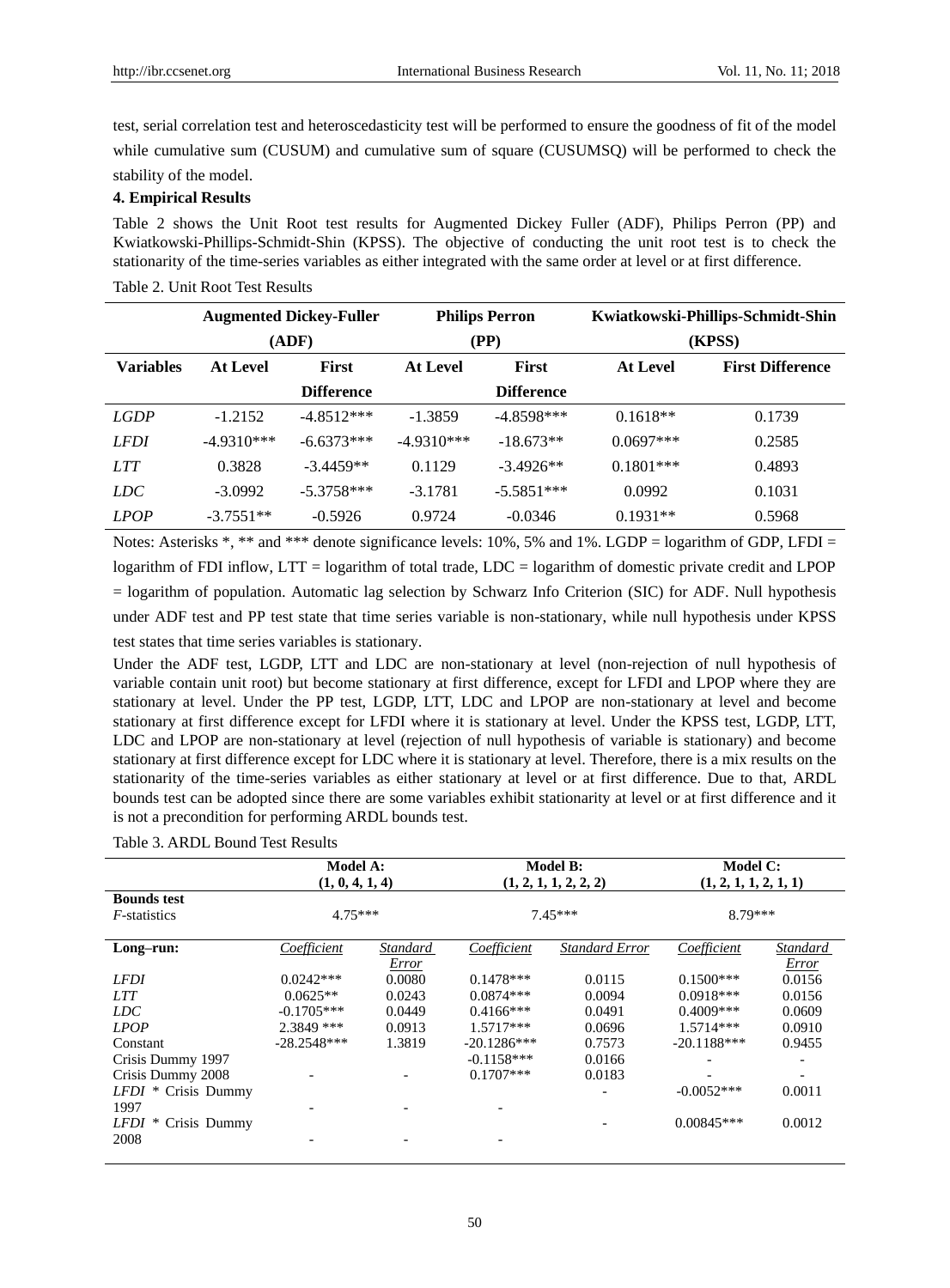| Short–run:              | Coefficient     | Standard                           | Coefficient     | <b>Standard Error</b> | Coefficient     | Standard |
|-------------------------|-----------------|------------------------------------|-----------------|-----------------------|-----------------|----------|
|                         |                 | <b>Error</b>                       |                 |                       |                 | Error    |
| <b>LFDI</b>             | $0.0173***$     | 0.0028                             | $0.0559***$     | 0.0048                | $0.0508***$     | 0.0042   |
| <b>LTT</b>              | $-0.0775$       | 0.0746                             | $-0.2713***$    | 0.0635                | $-0.1724***$    | 0.0503   |
| LDC                     | 0.0187          | 0.0249                             | $0.1094***$     | 0.0221                | $0.0902$ ***    | 0.0222   |
| <b>LPOP</b>             | $-6.1741***$    | 1.1648                             | $-8.6239***$    | 1.1973                | $-7.1334***$    | 0.9803   |
|                         |                 |                                    |                 |                       |                 |          |
| <b>ECT</b>              | $-0.7399$ ***   | 0.0997                             | $-0.9366$ ***   | 0.1021                | $-0.7988***$    | 0.0814   |
|                         |                 |                                    |                 |                       |                 |          |
| Diagnostic test         |                 |                                    |                 |                       |                 |          |
| Normality test, Jarque  | 0.1795 [0.9142] |                                    | 1.4912 [0.4744] |                       | 1.2944 [0.5235] |          |
| Bera                    |                 |                                    |                 |                       |                 |          |
| Serial<br>correlation,  |                 | 3.1163 [0.0621]<br>1.2370 [0.3166] |                 |                       | 2.2224 [0.1533] |          |
| <b>BG-LM</b> test       |                 |                                    |                 |                       |                 |          |
| Heteroscedasticity,     | 1.7213 [0.1384] |                                    |                 | 1.6265 [0.1627]       | 1.3991 [0.2421] |          |
| <b>BPG</b> test         |                 |                                    |                 |                       |                 |          |
| <b>CUSUM</b> test       | Stable          |                                    |                 | Stable                | Stable          |          |
| CUSUM <sup>2</sup> test | Stable          |                                    |                 | Stable                | Stable          |          |

*Notes.* Asterisks \*, \*\* and \*\*\* denote significance levels: 10%, 5% and 1%. LGDP = logarithm of GDP, LFDI = logarithm of FDI inflow, LTT = logarithm of total trade, LDC = logarithm of domestic private credit and LPOP = logarithm of population. Values in bracket indicate probability. Serial correlation BG-LM test indicates Breusch-Godfrey Serial Correlation LM Test, Heteroscedasticity BPG test indicates Heteroscedasticity Breusch-Pagan-Godfrey test.

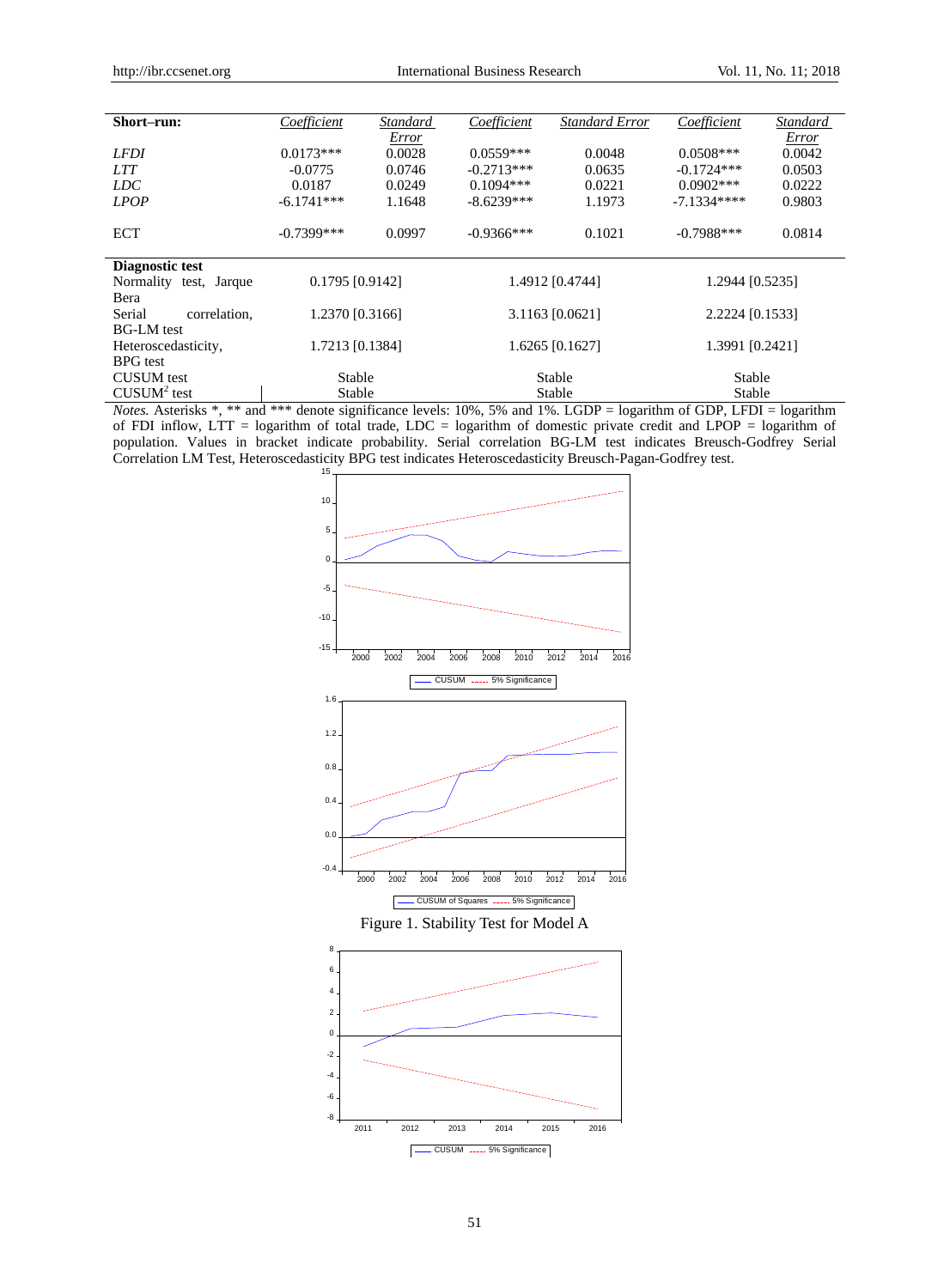

Figure 3. Stability Test for Model C

Table 3 show the results of Model A (GDP and FDI inflow with set of control variables), Model B (GDP and FDI inflow with set of control variables and crisis dummy 1997 and crisis dummy 2008) and Model C (GDP and FDI inflow with set of control variables and interaction between FDI inflow and crisis dummy 1997; interaction between FDI inflow and crisis dummy 2008). Based on the results of Model A, the *F*-statistic value of 4.75 is greater than the upper bound of 4.37 at 1% significance level and this signifies evidence of long-run equilibrium between the variables.

In terms of long-run perspective, there is a significant positive relationship between FDI inflow and GDP with coefficient of 0.02 and statistically significant at 1% significance level. Intuitively, 1% increase (decrease) in FDI inflow will lead to increase (decrease) of 0.02% in GDP of Malaysia. This result is congruent with Carbonell and Werner (2018), Mahmoodi and Mahmoodi (2016), Batten & Xuan (2009), Duasa (2007), Chowdhury and Mavrotas (2005), Li and Liu (2005), Chakraborty and Basu (2002) and Liu, Burridge and Sinclair (2002).

The results of the other control variables also show significant relationship with GDP. Total trade and population have positive relationship with GDP with coefficients of 0.06 and 2.41, respectively. Domestic private credit has negative relationship with GDP with coefficient of 0.17. In the short-run, there is also positive relationship between FDI inflow and population have positive relationship with GDP with coefficient of about 0.02 and 5.67, respectively. Meanwhile, the relationship between total trade and domestic private credit with GDP are statistically insignificant. Moreover, the ECT result shows significant coefficient of about -0.74, which signifies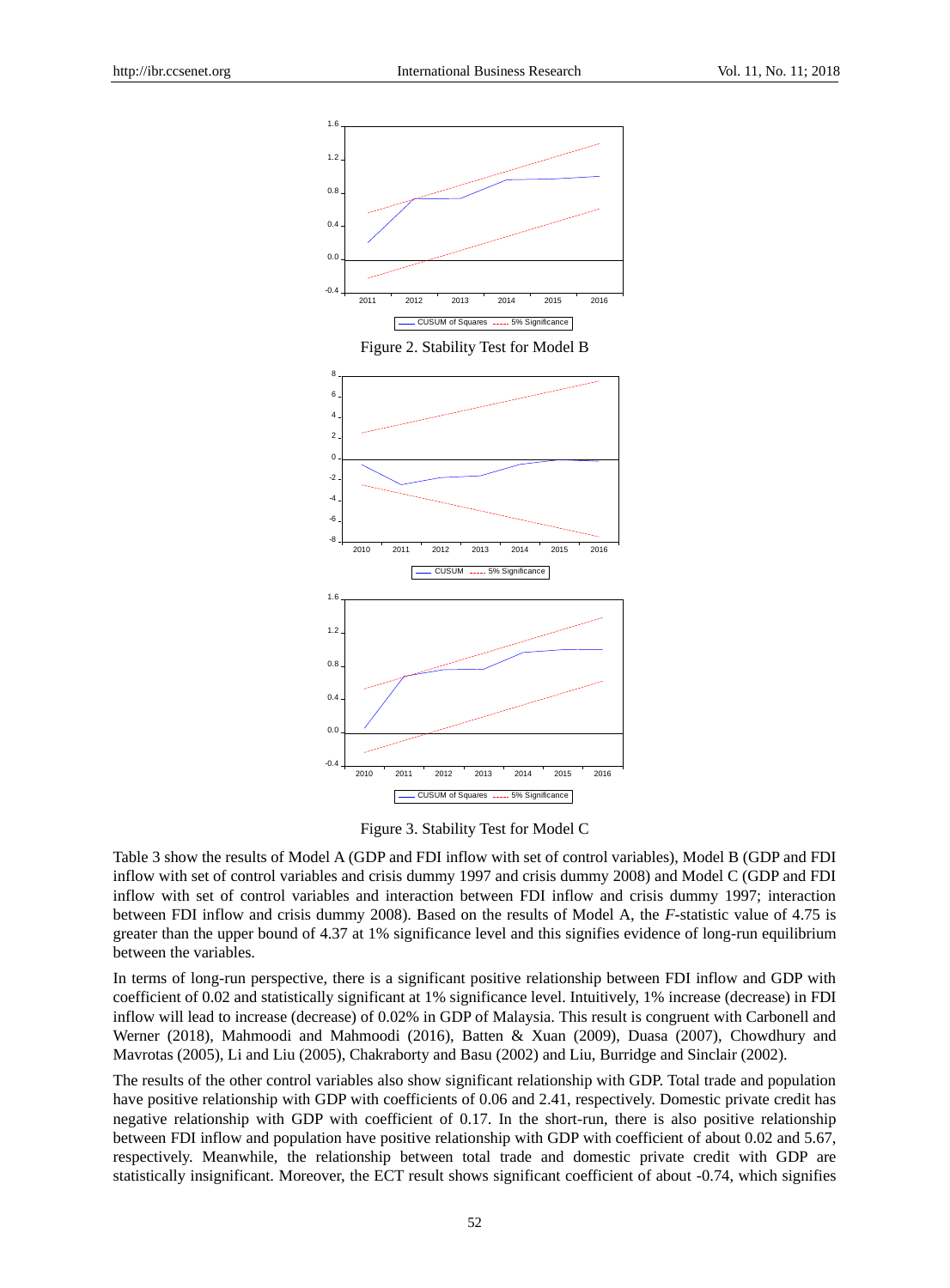the speed of adjustment of about 74%. In terms of the diagnostic test, the model passes all the diagnostic test of normality test, serial correlation test, heteroscedasticity test and stability test.

In order to capture the crisis effects, the results in Model B and Model C show that the crisis in 1997 and 2008 have impact on the relationship between FDI inflow and economic growth. The inclusion of the 1997 Asian Financial crisis in the estimation shows that there is significant positive relationship between FDI inflow and GDP of Malaysia in the long-run, with larger coefficient of about 0.21. The results for total trade and domestic private credit are statistically significant, except for population. Interestingly, 1997 crisis dummy have negative impact on GDP while 2008 crisis dummy has positive impact on GDP. This may be due to the severe negative impact of 1997 Asian Financial crisis on ASEAN region and detrimental to economic growth. Meanwhile, the positive impact of the 2008 Global financial crisis may due to the severe impact that affected western region only.

The results in Model C provide more insight information regarding the interaction term between FDI with the crisis dummy. There is a positive relationship between FDI inflow and economic growth. The interaction term between FDI and 1997 crisis dummy indicates negative relationship with GDP with coefficient of about 0.02. This shows that the FDI inflow during the 1997 Asian Financial crisis may not contributed to the economic growth. This is due to the severe negative impact of the crisis that led to drastic drop of FDI inflow and capital flight during that period. Nevertheless, this phenomenon was transitory impact as FDI remain as prominent tool for economic growth in the long-run. The positive impact of the interaction term between FDI and 2008 crisis dummy may due to the impact only affected

## **5. Conclusion**

This study intends to re-examine the role of FDI towards economic growth in Malaysia. Annually data from 1980 to 2016 are used in this study using Autoregressive Distributed Lag (ARDL) bounds test approach. This method enables to estimate the long-run and short-run relationship simultaneously. Empirical findings show that FDI inflow has positive relationship with economic growth of Malaysia. This means the FDI-led-growth hypothesis remain valid in this era. Furthermore, FDI has a negative association with economic growth during the 1997 Asian Financial crisis. This is due to the severe impact of the crisis that mainly affected most of the countries in the Southeast Asia region. However, there is a positive impact of FDI on economic growth during the 2008 Global Financial crisis. This may due to the consequences of the crisis that affected western region. Moreover, this provide opportunity for the East Asia countries in terms of FDI preference. In the nutshell, FDI still play essential role in stimulating the economic growth of Malaysia in the long-run. Although, FDI inflow may be affected during the crisis period, especially if the crisis hit on the East Asia region, however, it is undeniable that FDI remain valid to economic growth. Therefore, policy makers should continue to develop strategies to attract FDI inflow into the country to ensure sustainable economic growth via higher productivity level. One of the critical concerns is the availability of skill workers or expatriate, which is important in terms of technology transfer. This can be done by revising the bureaucratic procedure in engaging and employing relevant expertise in the manufacturing sector for example. Besides that, the stability of the economy is also essential to enhance the confidence level of the investors where the government may need to ensure prudent management of expenditure and debt level.

### **References**

- Batten, J. A., & Xuan, V. V. (2009). An Analysis of the Relationship Between Foreign Direct Investment and Economic Growth, *Applied Economics*, *41,* 1621-1641.<https://doi.org/10.1080/00036840701493758>
- Blomstrom, M., & Wolff, E. N. (1994). *Multinational Corporations and Productivity Convergence in Mexico, in Convergence of Productivity: Cross-National Studies and Historical Evidence* (Eds) W. Baumol, R. Nelson and E.N. Wolff, Oxford University Press, Oxford, 263-284.
- Borensztein, E., De Gregorio, J., & Lee, J. W. (1998). How Does Foreign Direct Investment Affect Economic Growth, *Journal of International Economics, 45,* 115-135[. https://doi.org/10.1016/S0022-1996\(97\)00033-0](https://doi.org/10.1016/S0022-1996(97)00033-0)
- Carbonell, J. B., & Werner, R. A. (2018). Does Foreign Direct Investment Generate Economic Growth? A New Empirical Approach Applied to Spain, *Economic Geography*, *94*(4), 425-456. <https://doi.org/10.1080/00130095.2017.1393312>
- Chakraborty, C., & Basu, P. (2002). Foreign Direct Investment and Growth in India: A Cointegration Approach, *Applied Economics*, *34,* 1061-1073[. https://doi.org/10.1080/00036840110074079](https://doi.org/10.1080/00036840110074079)
- Chowdhury, A., & Mavrotas, G. (2005). *FDI and Growth: A Causal Relations*. WIDER Research Paper. Finland: UNUWorld Institute for Development Economics Research.